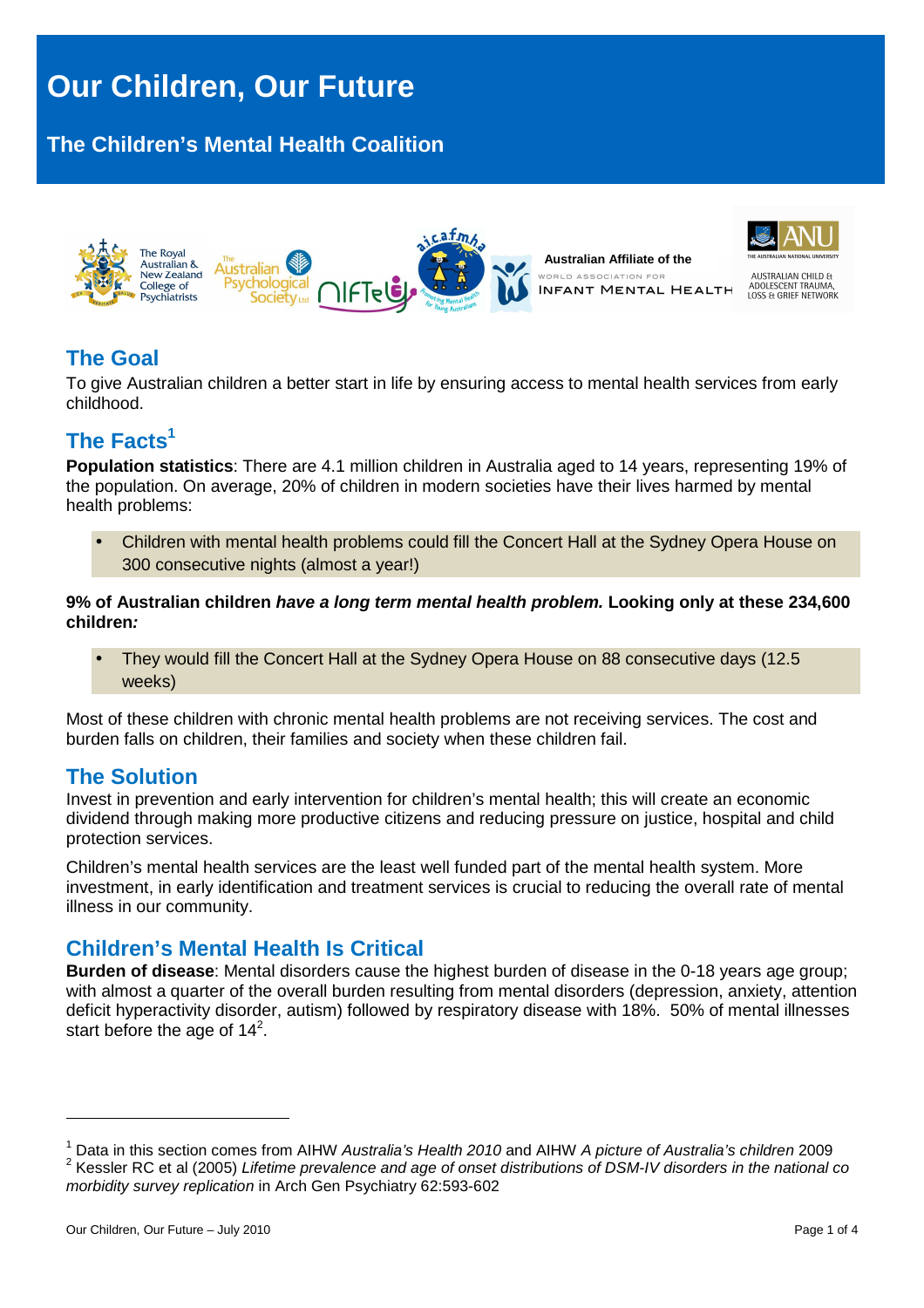#### **Children's mental health problems are caused by diverse factors**:

- Developmental factors like prenatal brain damage, malnutrition, genetic vulnerabilities, chronic illness or disability
- Social factors like bullying, physical or psychological trauma (from injury, abuse, loss of family), community and cultural disadvantage, discrimination or marginalisation
- Parenting and family factors include neglect, insecure attachments, harsh discipline, inadequate supervision, marital conflict/breakdown, maternal depression, high levels of parental stress

#### **Many mental health conditions that start in childhood continue into youth and adulthood if they are not treated**:

- Autism and attachment disorders, onset 0-3 years
- Attention deficit hyperactivity disorder, typical onset 7-9 years
- Conduct disorders, onset 7-14 years
- Anxiety disorders, 7-14 years

**Prevention, early intervention and treatment improves lives:** Interventions early in life can address risk factors more effectively, reduce symptoms more easily, to improve outcomes for children and reduce adverse impact on development, especially for conduct and anxiety disorders. Identifying and intervening early helps:

Increase:

- Psychosocial development and later mental health
- Education and occupational attainment

Decrease:

- Later health care requirements
- Involvement in justice system
- Family conflict and intergenerational issues

**Indigenous children**: These issues are magnified for Aboriginal and Torres Strait Islander children (who represent 36% of the indigenous population) but suffer from increased socioeconomic, cultural and geographic disadvantage, with higher rates of mental illness.

## **Call to Action**

To address the mental health needs of Australian children we need to:

- 1. Increase mental health funding for children
- 2. Invest in prevention and early childhood intervention
- 3. Establish Kids Life Centres Growing Healthy Minds

## **The Steps**

**Increase mental health funding for children:** Our children deserve services and treatments that are evidence based and effective. Their current share of the mental health budget is unfair, discriminatory and short-sighted. Less than 9% of the mental health budget is directed to children's mental health, yet they represent 19% of the Australian population. There is no health without mental health, and early in life is the best time to invest in mental health.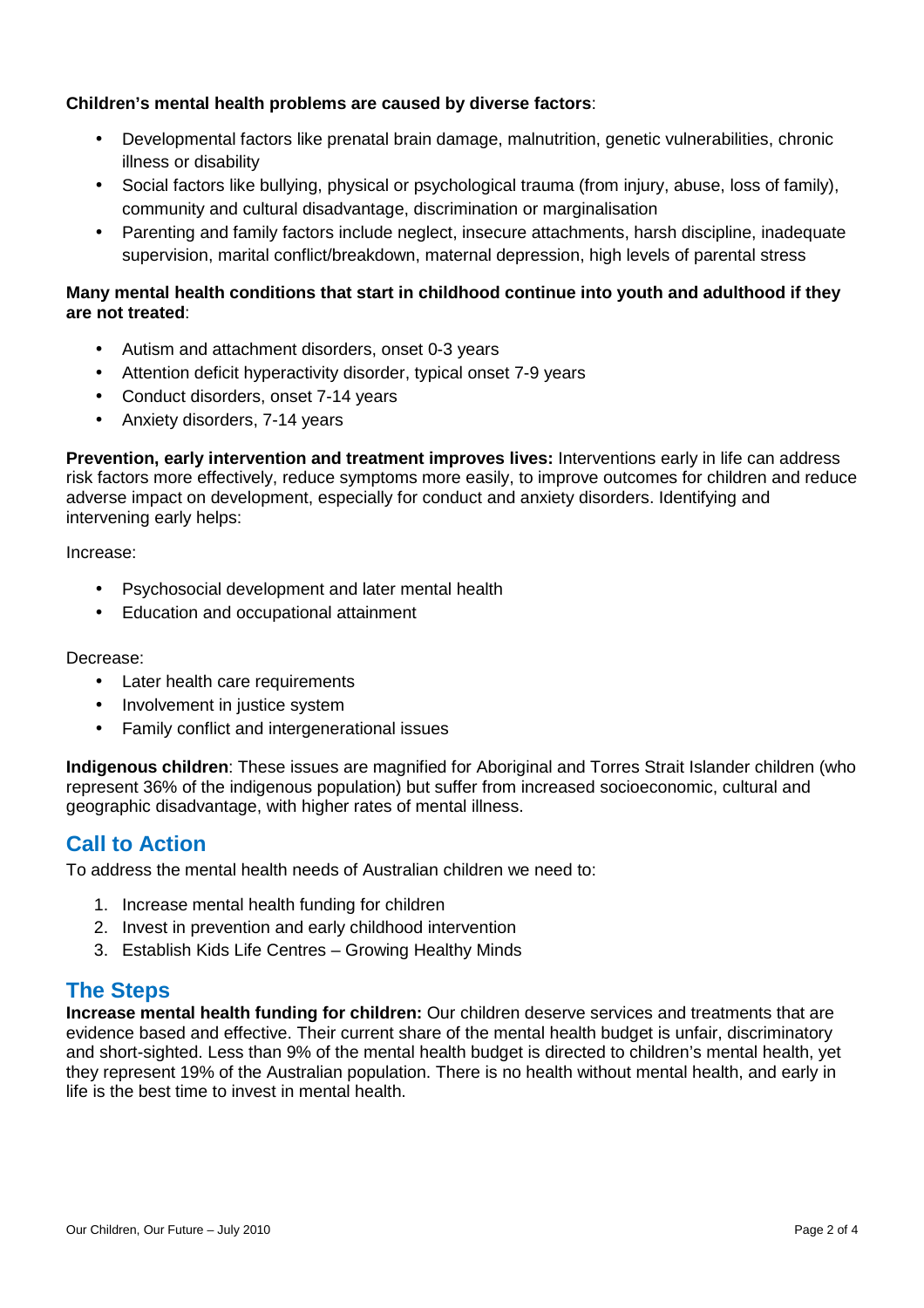We recommend that:

- 1. 15% of the mental health budget in new funds be directed to children's (0-12 years) services
- 2. All governments in Australia commit to equivalent access to care for people with mental health needs that is consistent with that of physical health needs by 2020
- 3. Overall mental health funding must reflect the burden of disease, with at least 12% of the health budget

**Invest in prevention and early childhood intervention:** Prevention of mental health problems in children includes support for parents and families, promoting healthy emotional and psychological development, school and community based programs. This is the key to ensuring prevention of ill health and reducing pressure on child protection, family welfare, hospital and justice systems. Intervening early saves money and improves lives. Increasing investment in prevention, health promotion and early intervention across all ages makes sense.

We recommend as 'best buys':

- 1. Implementation of a range of family support and parenting programs with a focus on vulnerable families at risk
- 2. Investment in the home nurse visitation program
- 3. Strengthening the partnership between child mental health services, paediatric services and school/education systems to address childhood emotional, behavioural, conduct and social relationship problems
- 4. Invest in evidence based programs for children who have experienced maltreatment, abuse and/or neglect
- 5. A national campaign to reduce stigma around mental illness and encourage parents, carers and individuals to identify and seek help early

**Establish Kids Life Centres – Growing Healthy Minds**: Infancy and childhood is too important to mental health to be addressed piecemeal. We need early intervention mental health centres for children 0-12 that co-locate family supports, parenting interventions and mental health assessment and treatment for child mental health problems including attachment and developmental problems, neurodevelopmental problems, anxiety problems and behavioural problems. These would be staffed by child mental health experts including child psychologists, psychiatrists, paediatricians and developmental specialists. Mental health improves school attendance, social functioning, and reduces rates of contact with the police and justice system and substance abuse.

We recommend:

- 1. Establishment of Kids Life Centres to provide targeted services for 0-12 year olds to intervene early, especially in conduct and anxiety disorders; to provide diagnostic and treatment services to those in need; and to support and increase the capacity of parents and carers to meet the needs of their children
- 2. Invest in internet based treatment programs for children and their parents to ensure access to services across Australia